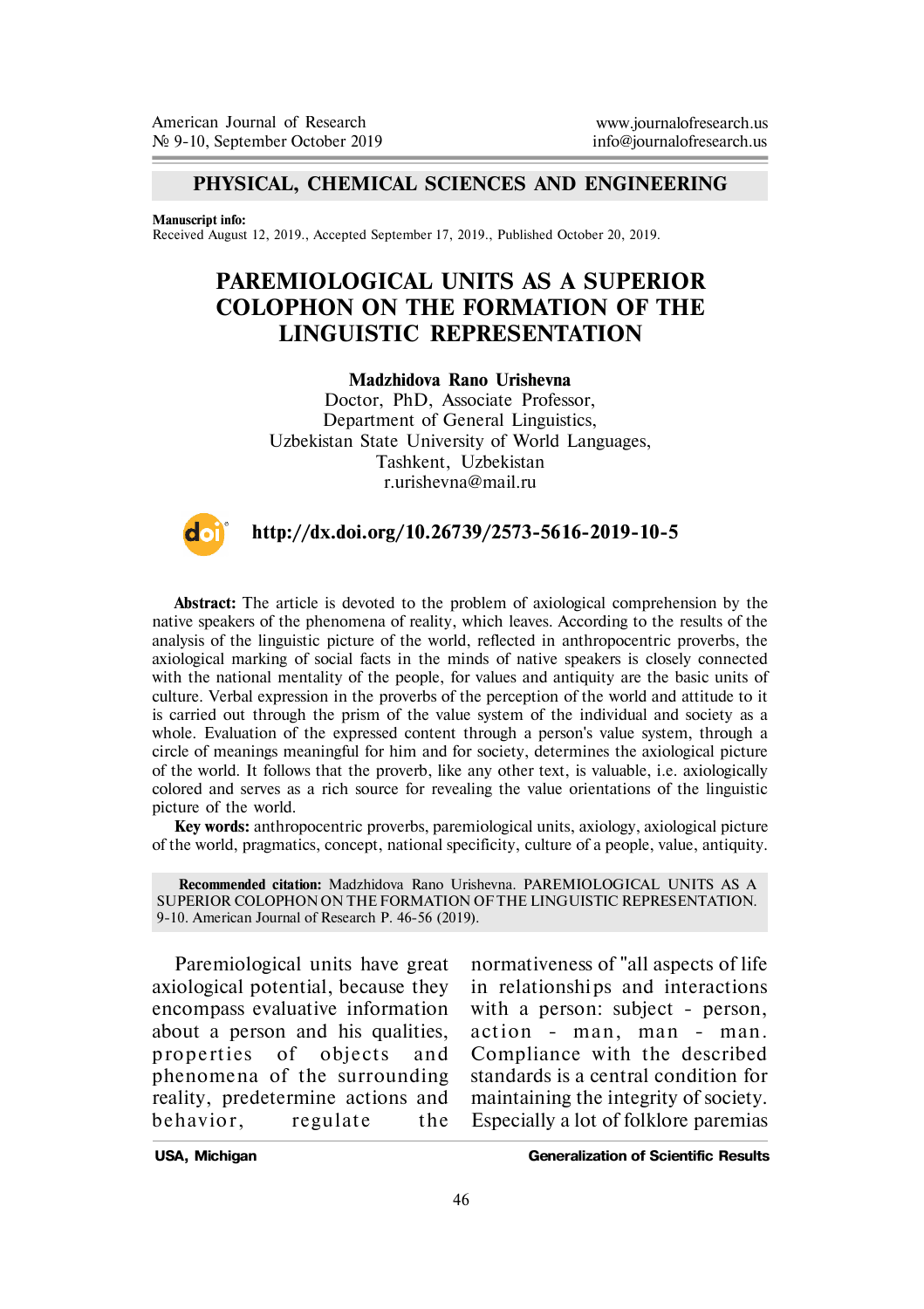relating to various kinds of relationships between people"[14; 9].

By fair assertion R.A. Khazhokova and E.A. Khazhokova, the means of contacting people is "communication, therefore, in the paremias the speech interactions, the requirements for the construction and conduct of the communicative process are comprehensively covered. Proverbs and sayings not only accumulate knowledge and ideas universal for all mankind, but also reflect the national-specific worldview of a particular ethnic group. The meaning of proverbs and sayings is directly related to the division , categorization of the continuum of the surrounding world, they form an emotional-evaluative attitude to this world. Features of communication as one of the constituents of the culture of the people are directly echoed in the treasury of national paremiology" [18; 383]. All this gives us reason to consider paremiological units as an object of study of linguistic axiology.

As the results of a study of the paremiological (milling) fund Y.A. Pavlishcheva, it reflects and consolidates the national-cultural stereotypes of one or another people, through the reproduction of the basic patterns of a particular linguistic picture of the world, the mentality of the people is conveyed. Moreover, the cultural implication of the images of phraseological units can be comprehensively disclosed, provided that these images are related to categories, concepts,

mythologies, stereotypes and standards of national culture (material, social or spiritual) culture and its interpretation[12; 65]. In the light of this presentation of the question, it seems reasonable to say that, within the framework of the linguistic picture of the world, "the fund of the national language paremias constitutes its own picture of the world, called the paremiological"[3; 24].

For case in point, in English proverbs, such national-cultural gender stereotypes of the English people as "androcentrism, the tendency of the male to dominate the female, the contrast of female cunning and cunning to male power and directness, the predominance of a woman over a man due to her cunning, and the threat from the woman as a result of the woman are reflected her exposure to emotions and because of this, the man's fear of losing control of his life as a whole. At the same time, in some phraseological units there is a tendency to level the oppositional duality of man and woman" [12; 67].

In this regard, we note that in the German language picture of the world, reflected in the proverbs of the German people, the image of a man is also evaluated as a positive image, while the image of a woman has a negative characteristic: a woman is "capricious, quarrelsome, powerhungry, vindictive, unfaithful and prone to lies "[13; 213].

In our opinion, two points put forward by Ya.A. deserve special attention. Pavlishcheva. The first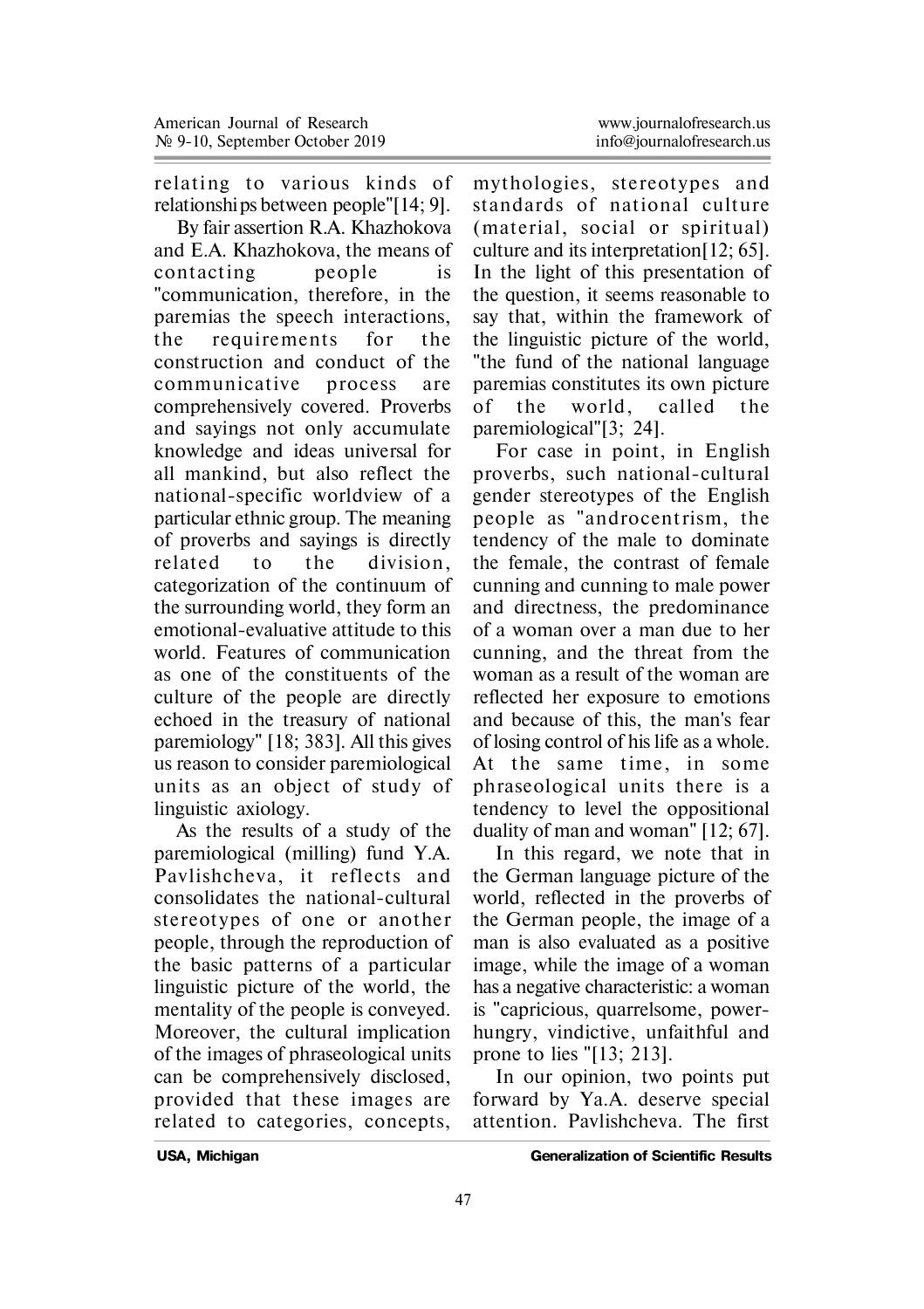provision relates to the fact that "phraseological units, entrenched in the linguistic picture of the world, are also a source (or"database") in which the human consciousness draws those images on which it can rely on when forming its own image of reality." And the second position is that "stereotypes rooted in phraseology can define certain behavioral forms for a person who has not yet taken responsibility on his own and critically interpret what is happening to him" [12; 65].

In these two provisions, it seems to us that all axiological loading and significance of paremiological units is most capaciously and fully indicated.

It is interesting in this regard to analyze the identified A.O. Ganieva's stereotypical ideas about "femininity" in the English language consciousness, which boil down to the following:

1. The concepts of "femininity" and "woman", reflecting the characteristic features of the concept of woman, are not identical in their structural and substantive capacity. Firstly, the concept of "femininity" is an integral part of the concept of "woman". Secondly, the concept of "femininity" reflects mainly the positive qualities of the concept of a woman, while the concept of "woman" contains a heterogeneous characterization. This permits the author to conclude that the concept of "femininity" is extra stereotyped.

2. In the English language consciousness, for centuries, a woman has been perceived as the

property of her husband, whose function was to procreate and housekeeping. In this regard, stereotypes such as "home femininity", "cult of true femininity", symbolizing the success and prosperity of her husband, "angel in the house" were formed. According to the remark of A.O.Ganieva, the adoption as a value of the "cult of true femininity" in England, the USA and around the world "contributed to the formation of various stereotypes"[6; 78-79].

3. Despite the fact that the position of women in modern society has radically changed, "the totality of qualities that make her attractive and desirable, that is, has remained unchanged. feminine "[6; 79].

4. In the English linguistic consciousness, "feminine woman" is equivalent to "beautiful woman": "woman's ability to dress properly, have an impeccable taste, be elegant", "light, romantic style: skirts and dresses, as well as floral prints on them ... ... are considered stereotypically "Typically feminine" and "feminine." Also, in English linguistic culture, "femininity" is often identified with "high heels" "[6; 79].

5. In English linguistic culture, special attention is also paid to the woman's behavior, her posture, look, and smile. A woman should behave softly, meekly, peacefully, chastely. At the same time, she should be able to attract the attention of men, fascinate them, be seductive, "and also to some extent achieve their goals at the expense of men." We agree with the opinion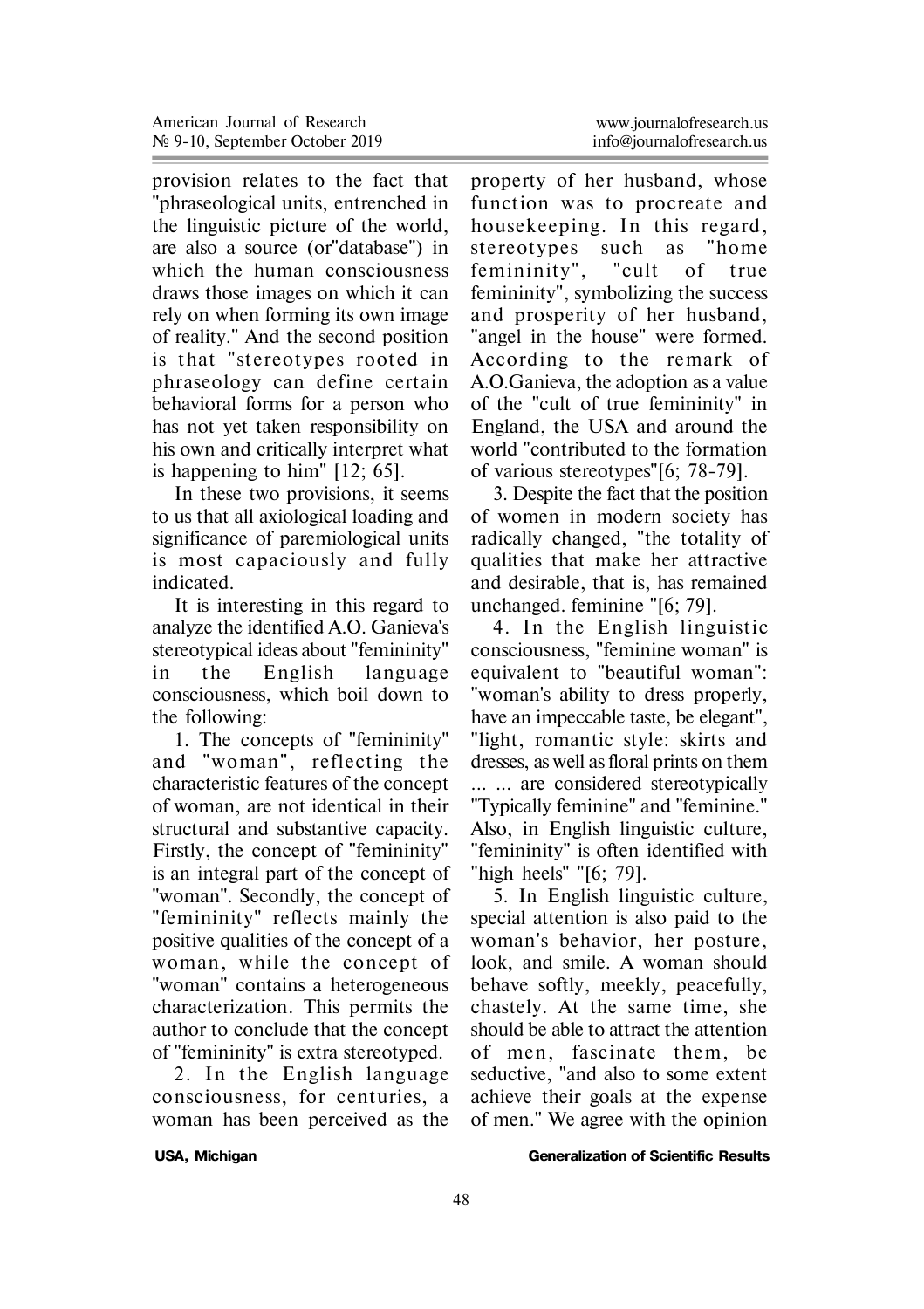of A.O. Ganieva, that "in this situation, we can say that in the English linguistic culture there is a combination of the concepts of" femininity "and" female cunning. "A similar identification is "femininity" and "intuition", that is, "femininity" is a kind of inner female essence" [6; 80].

In broad-spectrum, bestowing to the observations of A.O. Ganieva, "over the past few centuries in connection with the processes of emanci pation of women, feminist movements, etc. the concept of "femininity" in English culture has changed somewhat, although it retained many traditional components. We can note that in the modern world, those values that were lost during the 19th and early 20th centuries are being revived, women are increasingly showing interest in studying their femininity, that is, the true female essence" [6; 81].

The preceding consents us to clinch that the image of a woman in the English (and not only!) Linguistic consciousness, and therefore in the axiological picture of the world, is changing, and therefore new stereotypes appear that are reflected in the linguistic means of representation, in including through paremiological units.

Paremiological units can be characterized in several aspects, primarily in the semantic, syntactic and pragmatic: "The most common basis for the classification of linguistic phenomena is the threedimensional semiotic model, which

includes the semantics, syntactics and pragmatics of a statement. Paremias include syntactic characteristics consisting of structural organization (revealing that a statement is a universal proposition). semantic characteristics that are reduced to their meaningful attributes (the ratio of primary and rethought images), p ragmatic characteristics - to situational attributes (interpretation of the appropriateness of using speech in one or other specific situation)[4; 58].

In the semantic aspect. paremiological units are edifications in which it is required to comply with certain norms of society or provides information on typical cause-effect relationships in people's behavior. Such paremiological units can have a figurative or ugly form and express the collective wisdom of the people or individuallyauthorial statements about important or vivid characteristics of human behavior[4; 60]. For example, in such paremiological units as p roverbs, the cen turies-old experience of the people is conveyed in terms of semantics, and the features of its way of life, culture, and worldview are reflected. Proverbs contain everyday, social, religious, aesthetic views of the people, which embodied the features of traditions, customs, mores, behavioral concepts and moral principles[18; 382].

In the structural-syntactic aspect, paremiological units are sentences expressing universal truths, which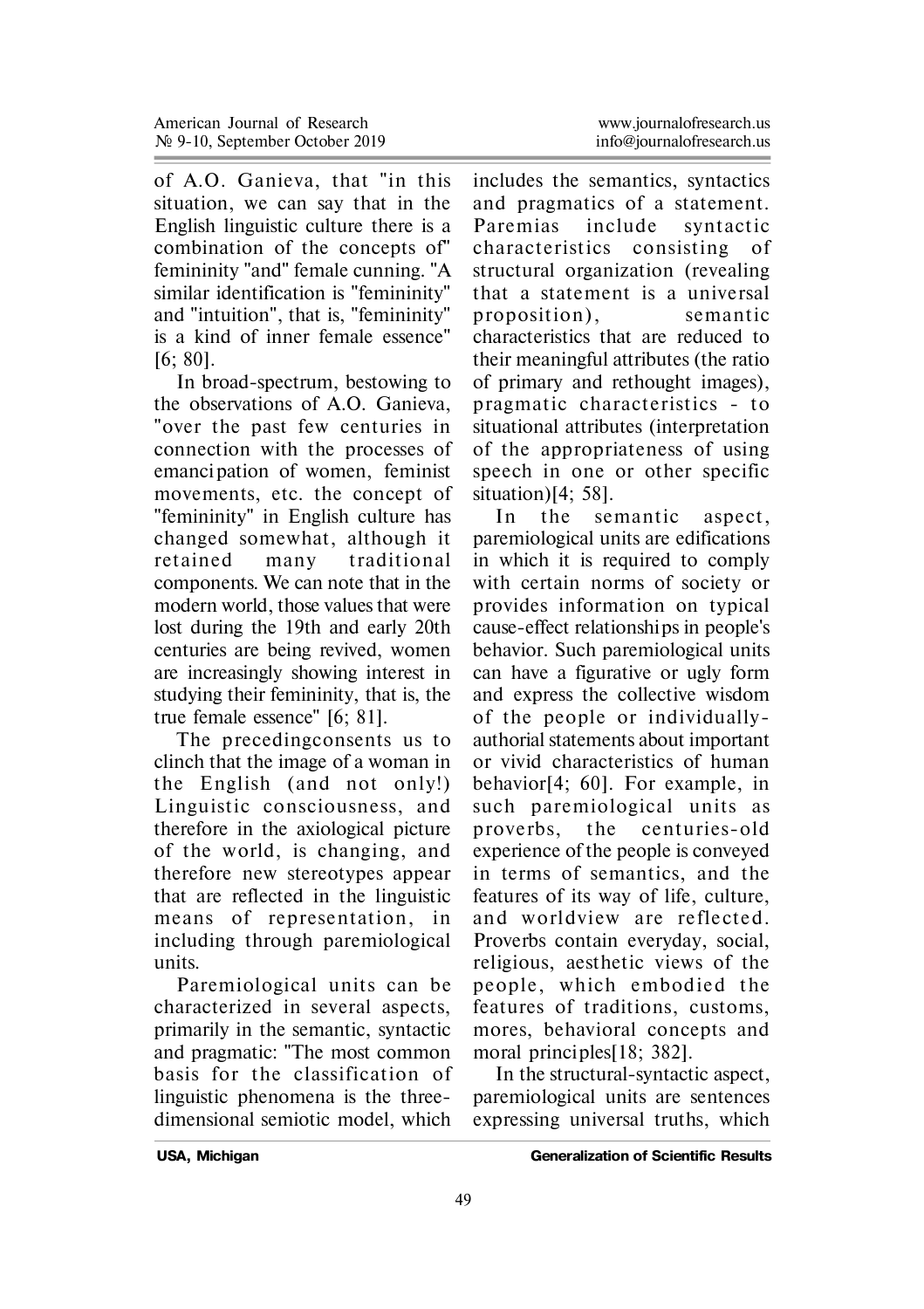are constructed according to the type of existential statements or precepts and contain quantifiers of universality in direct or implied expression (everything, everyone, nobody, always, never, etc.) [4; 59- 60].Paremiological units inherent phraseology and reproducibility.

In a pragmatic aspect, paremiological units act as linguistic units with pragmatic properties to exp ress "situational-personal meaning, which is actualized in a specific communicative situation" [4; 2017, c. 60]. For example, proverbs for pragmatic purposes are used by communicants to substantiate their points of view, to express forecasts, doubt, reproach, excuse or apology, comfort, mockery, gloating, wishes, promises, permission, order and prohibition, a person's well-established view of nature and society[4; 36]. Thus, according to the fair remark of M.R. Shaimardanova, "scientific research aimed at studying proverbs from the point of view of speech actions, the peculiarities of the use of paremias in communication in variable types of discourse and their connection with the communicative strategies of the speaker" is very relevant [17; 10-11].

Along with the above aspects of the study of paremiological units, linguistic-stylistic, cognitive, linguocultural, axiological, and other features of the units under consideration are of increasing interest to linguistic researchers.

In stylistic terms, paremiological units, in particular proverbs, are

sentences with a clear rhythmic structure, characterized by poetic size and memorability. Such a property of proverbs as memorization is realized using euphonic means of the language, which include logical stress, rhythm, rhyme, sound repetitions, accent words, parallelism in the construction of syntactic structures, etc., which together organizes the poetic size of the proverbs and provides their memorability.

The genre-stylistic nature of paremiological units is diverse. Paremias are represented by p roverbs, sayings, riddles, aphorisms, paradoxes, maxims, wellerisms, etc. R.A. Khazhokova, E.A. Khazhokov belongs to paremias, which are in tegral sentences of the proverb and are fragments of sentences of the proverb[18; 383].

Linguoculturological analysis of paremiological units, in particular proverbs with a zoonym component, is significant in identifying the relationship between language and culture, the function of expression by zoonyms in the proverbs of a nation's worldview, its thinking, values, since zoonyms are inherent in the language of each nation and re flect positive and negative situations inherent human behavior[16; 129].

The problem of the relationship of language and culture is currently studied in the following pretexts:1) "for discourses realized in spaces of various national languages / worlds, deduced as relatively"universal",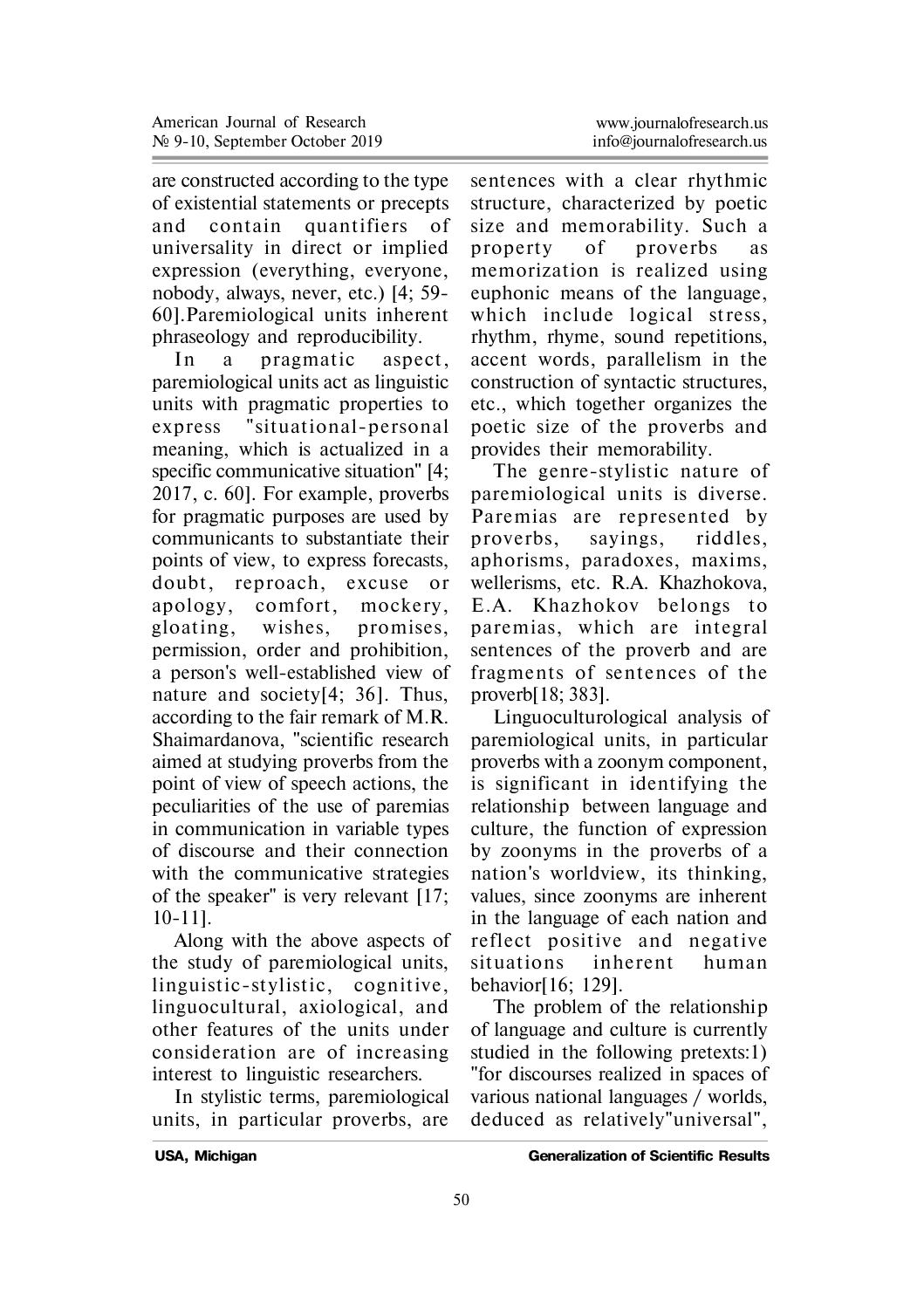universal at the conceptual level, concepts and postulates have different meanings, determined primarily by their evaluative and figurative content";2) "meanings that take shape as value in one culture are not always formulated as such in other cultures.3)"each of the linguistic cultures generates integral national images of the world, which, in their special combinatorics around ethnocultural dominants, form a certain conceptual sphere, the unique character of which is determined precisely by its value dimension" [11; 22].

As you can see, linguocultural analysis of paremiological units is inextricably linked with the axiological interpretation of linguocultural concepts. It should be noted that of the existing "many classifications of paremias, none of them is considered to be comprehensive.

Nevertheless, the thematic and functional (distribution of paremiological units in accordance with their pragmatic, cognitivediscursive functions) classifications of paremias are of greatest interest to paremiologists" [17; 9].

The analysis of paremiological units, especially proverbs, in the cognitive aspect "allows us to discover the foundation on which a person's worldview is based, its value orientations and priorities, and at the same time, stereotypes rooted in the consciousness of the individual" [Павлищева, 2014, с. 67], identify knowledge structures of paramount importance to society,

since the proverbial foundation is a fragment of cultural tradition[1; 35].

The fact is that the states experienced by a person "are comprehended in their belonging to a number of open conceptual series expressed through value concepts, which allows axiologically interpreting the activity of homo verboagens. Elements of such series can be considered those that are objectively objectified in the speech of a person as a linguistic / discursive personality and in their semantics reflect the emotional-cognitive state of a person in its value dimension. These elements include such concepts as duty (following a duty, obligated, as my mother, I must), will (showing my will, of my own free will, of good intentions), sincerity, self-affirmation, rejection, doubt, appreciation, compassion, determination, etc."

A p roverb in this regard contributes to the "creation of models that convey a certain picture of the relative position of objects in space and time. The situation in such proverbs is calculated in advance" [4; 33].

Between meaning and the internal form of proverbs, there are three main types of relationships coincidence, intersection, and parallel existence, including t ransitional cases, which, representing descri ptive-cognitive levels, form a double frame - a scheme of knowledge of two situations: at the level of value knowledge about what is accepted in society stereotypes of behavior;

**USA, Michigan Generalization of Scientific Results**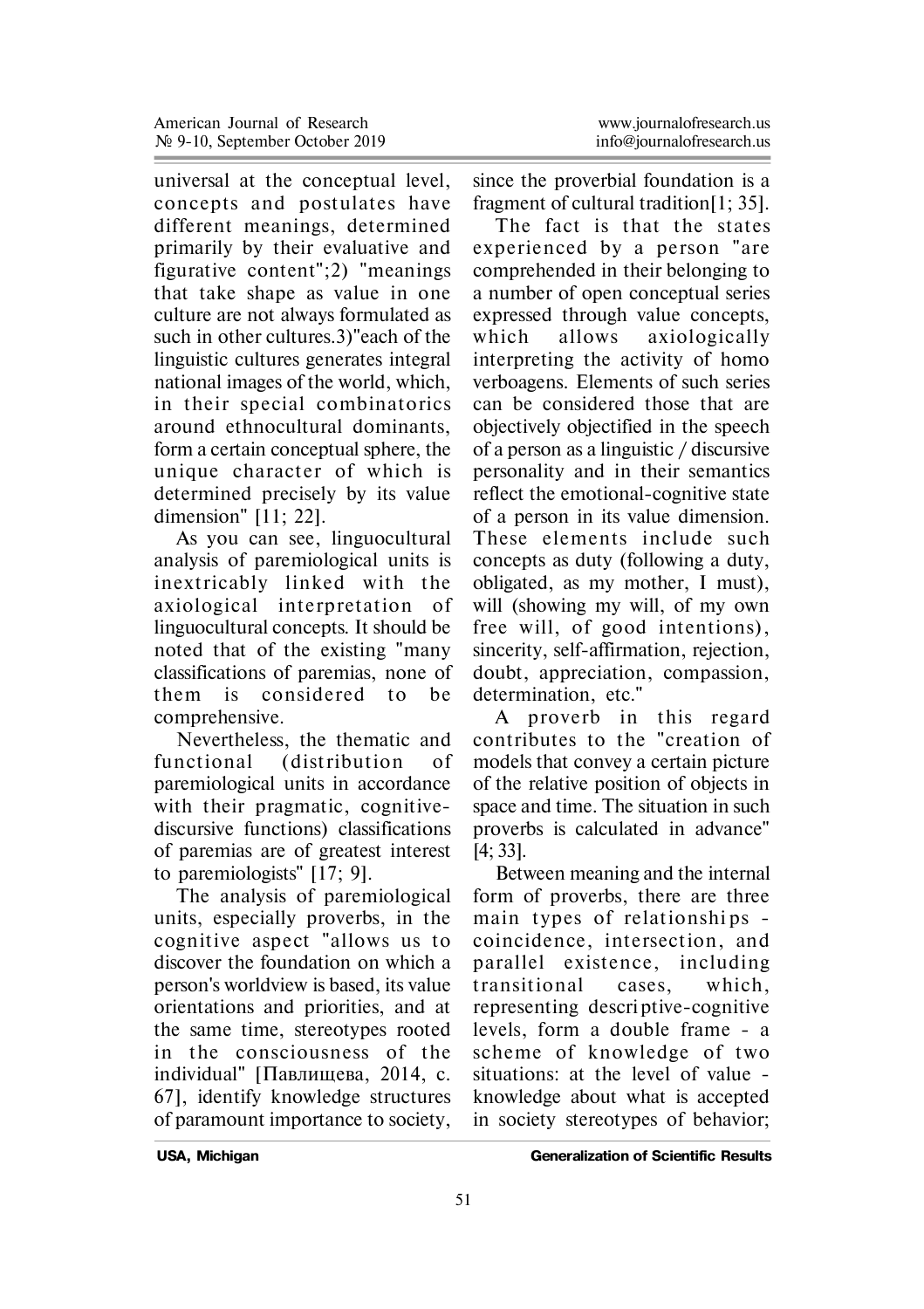at the level of the internal form domestic representations[1; 37].

It is important to emphasize that "the proverbial cognitive levels interact with the pragmatic sublevels of assessment and emotionality and the pragmatic-cognitive sublevel of the scenario. The scenario, as a rule, in most cases contains an implicit recommendation on how to proceed based on the situation the frame" [1;37].

In other words, proverbs summarize experience as a frame and summarize the past, and as a script, accomplish a moralistic and didactic function and thereby face the future[1; 38].

So, as can be seen from a review of the aspects of studying paremiological units, including proverbs, such relevant topics of their research as identifying their national-cultural specifics. comparing meaning and notion, analyzing modality and evaluativeness in them, etc. are highlighted [17; 10].

According to M.K. Gasparyan, the cultural content of proverbs and sayings can be indicated by "their appraisal, which reflects the attitude of the native speaker to the phenomenon presented in the proverb, explaining his view of the surrounding reality. To identify the ethnospecificity of the cultural semantics of proverbs and sayings, it becomes necessary to study the latter in a comparative aspect. This approach seems re a son a ble, since the development of the world by man takes place in comparison" [7; 127].

In general, it should be emphasized that the study of genrestylistic, cognitive, axiological, linguoculturological and other signs indicates the anthropocentric orientation of paremiological studies in modern linguistics, because, as R.D. Tazhibaeva, "Anthropocentrism reveals the essential properties of a linguistic personality. Nowadays, all<br>linguistic studies have an linguistic studies have an anthropocentric orientation. however, anthropocentrism is most pronounced in studies of the text, including proverbs and other paremiological units"[15; 171].

Anthropocentric studies of proverbs are characterized by two features: 1) proverbs are studied from the point of view of reflecting in them human consciousness, worldview and worldview: 2) proverbs are analyzed in terms of representing the person in them. In this case, they are called anthropocentric proverbs. Anthropocentric proverbs in syntactic terms are "semantically and structurally complete sentences in which a noun in the nominative case denoting a person fulfills the function of the subject or (in rare cases) the function of the predicate" [8; 395].

The axiological analysis of anthropocentric proverbs in this dissertation will be made on the basis of a key definition of linguistic axiology, according to which the purpose of this science is "to study the ways of presenting the world with this type of experience, reflection in their contextual representation and effectiveness in interpersonal /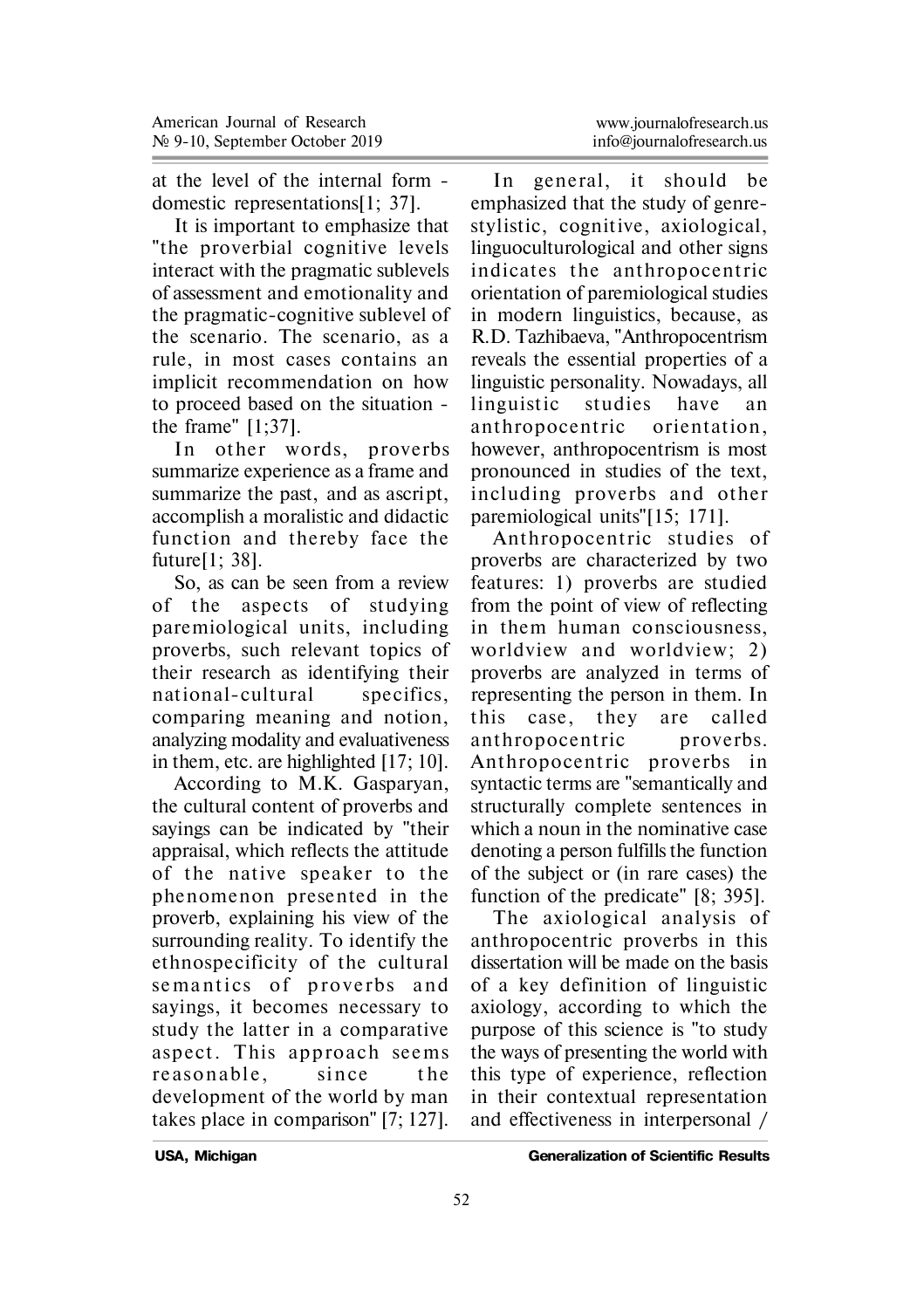social planes in culture, time and space [11; 23].

Anthropocentric proverbs represent a person's measurement of everything around him and what is happening through the prism of himself, in connection with this, when studying anthropocentric proverbs, the problems of the linguistic picture of the world, the impact of language on human behavior and thinking, the relationship of language and society, the relationship of language and spiritual culture of a people etc.

Behavioral concepts and moral attitudes are, of course, based on an evaluative approach or, to put it differently, on an axiological interpretation of the life of the subjects of society, since "the most important generalizations of the rules of behavior and attitudes towards the world are recorded in the existing system of value-tagged statements, which include paremiological units" [4; 59].

An axiological interpretation is the essence of "revealing the "focusing"of a statement on its "targe "sense, as a reflection of a priori accepted or actually corrected position of the subject of the statement according to two possible vectors in the ratio of I (world I) ? Not-Self (external world): from the world to yourself and from yourself to the world. Since the world of meaning is non-linear, its interpretation will inevitably turn to the use of hermeneutic procedures for deriving meanings based on, first of all, the princi ples of relevance

and the applied norm of axiological in terp retation. The axiological interpretation allows one to concentrate both on the deep plan of content through the concepts of "value relation", "value orientations", "ideals", "symbols of faith", and on the plane of expression: multilevel linguistic means of "functional evaluation semantics" (EM Wolf )"[11; 26].

Proverbs as an object of axiological interpretation, being examples of oral creativity that have come down from ancient times to the present day, encompass important information about national values, the worldview of the people, traditions, lifestyle [16; 129]. "Outwardly laconic, capacious in content, they expose the originality of the people's thinking, emphasize the essence of its morality" [10; 78]. One of the types of values displayed in the proverbs is family values, which are manifested in the relationship between husband and wife, parents and children.

In the system of family values of the Russian people, fixed in proverbs and sayings, the image of the mother is "the most valuable, bearing positive emotions" [5; 11], the father is characterized by a value orientation - the breadwinner of the family, educator, strategist, wife housekeeper, who is attributed the leading moral function, husband the head of the family, he is assigned the supreme family role [5; 11]. It is noteworthy that family values in proverbs and sayings are reflected in a correlation with family

**USA, Michigan Generalization of Scientific Results**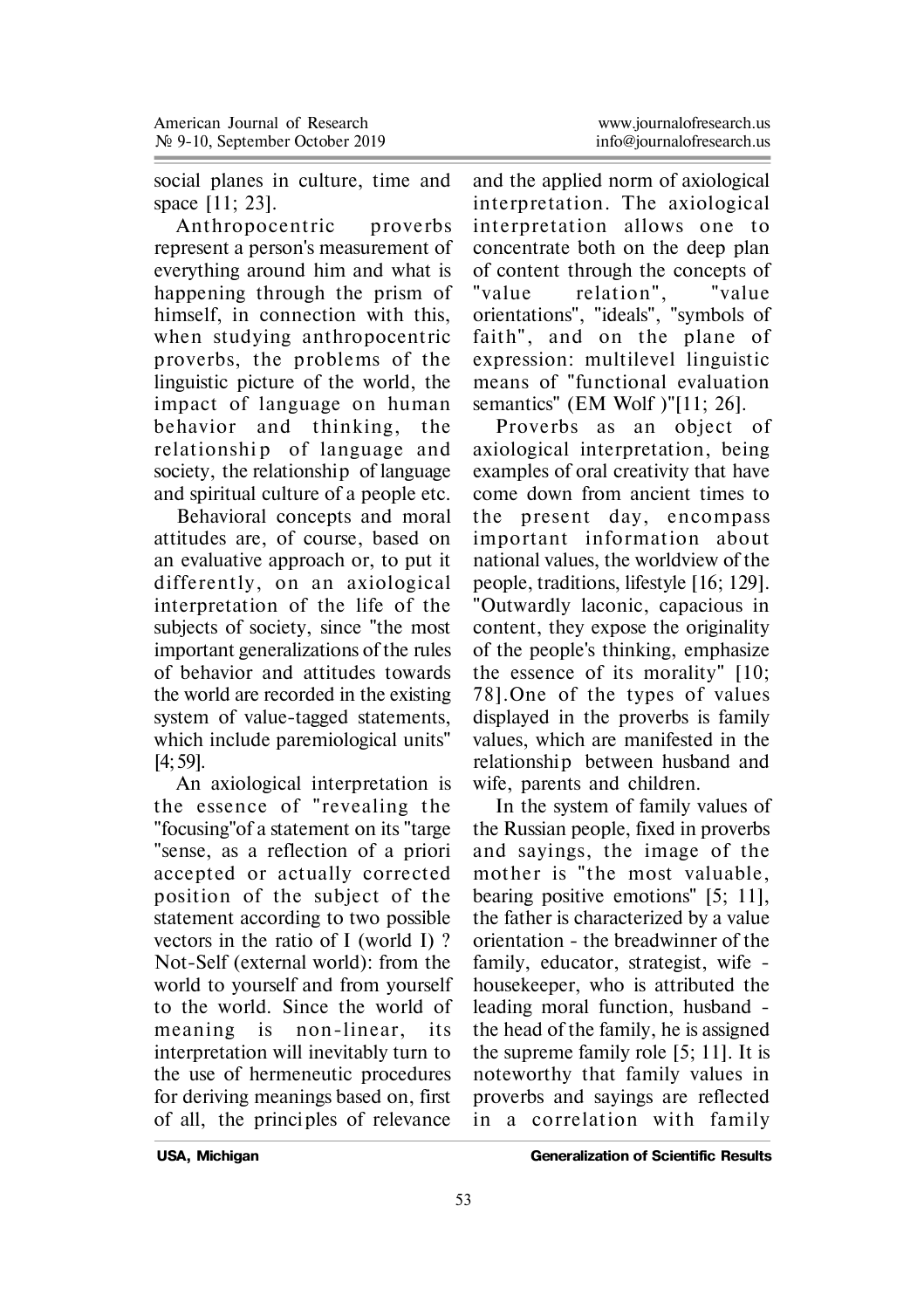antiquities, which have a negative evaluative connotation of reproach and conviction.

This state of affairs determines the question of the axiological coloring of the phenomena of reality in the minds of native speakers, as evidenced by the results of scientific research carried out in the framework of axiological linguistics.

For case in point, N.L. Yugan explores the problems of the axiological perception of time by the Russian people, which is reflected in proverbs, and concludes that "such a typological and as if indifferent property, like the speed of time (more quantitative characteristic), gets a qualitative assessment, appears in the minds of Russian people and in the people'saxiologically marked experience"[19; 201].

According to the author, the time for the Russians is a smooth flow, unhurried tread. Such a perception of time, which is a feature of the Russian national mentality, is represented in proverbs with the meaning "do not rush": proverbs "almost all contain a philosophical context: everything has its own deadline, everything will have its time" [19; 201]. From this we can conclude that the axiological marking of a fact in the minds of native speakers is determined, in general, by the national mentality of the people.

According to the fair statement, T.G. Bochina and Xiang Qun, the characteristic genre features of the proverb (edification, the transfer of

folk wisdom, experience, etc.) are closely related to the axiological picture of the world, the system of values and antivalues of the people [2; 44].

T.G. Bochina and Xiang Qun study the axiology of age in Russian paremias. According to the authors, a person's age correlates with certain values and antivalues, acquiring a positive or negative qualitative assessment at each stage of life [2; 44]. At the same time, values and antivalues are considered as the basic units of culture [2; 45].

In Russian paremias about age, vital (life and death, health and disease), intellectual (mind and stupidity), social and utilitarian (labor and unemployment, laziness, rest) and hedonistic (happiness and unhappiness) values are actualized, of which "the main guidelines when assessing a person from the point of view of age, his physical and intellectual-social state are "[2; 48].

It should be noted that when interpreting value attitudes, taking into account situational-pragmatic variation is of particular importance. In particular, proverbs that have an invariant-variable structure at all levels and in all aspects and contain an invariable and general in their structure, which is their invariant essence, and all the particular and variable, their variative side [4; 32], depending on the situationalpragmatic context, they serve to express certain value judgments and value attitudes of participants in a communicative act.

Proverbs are characterized by the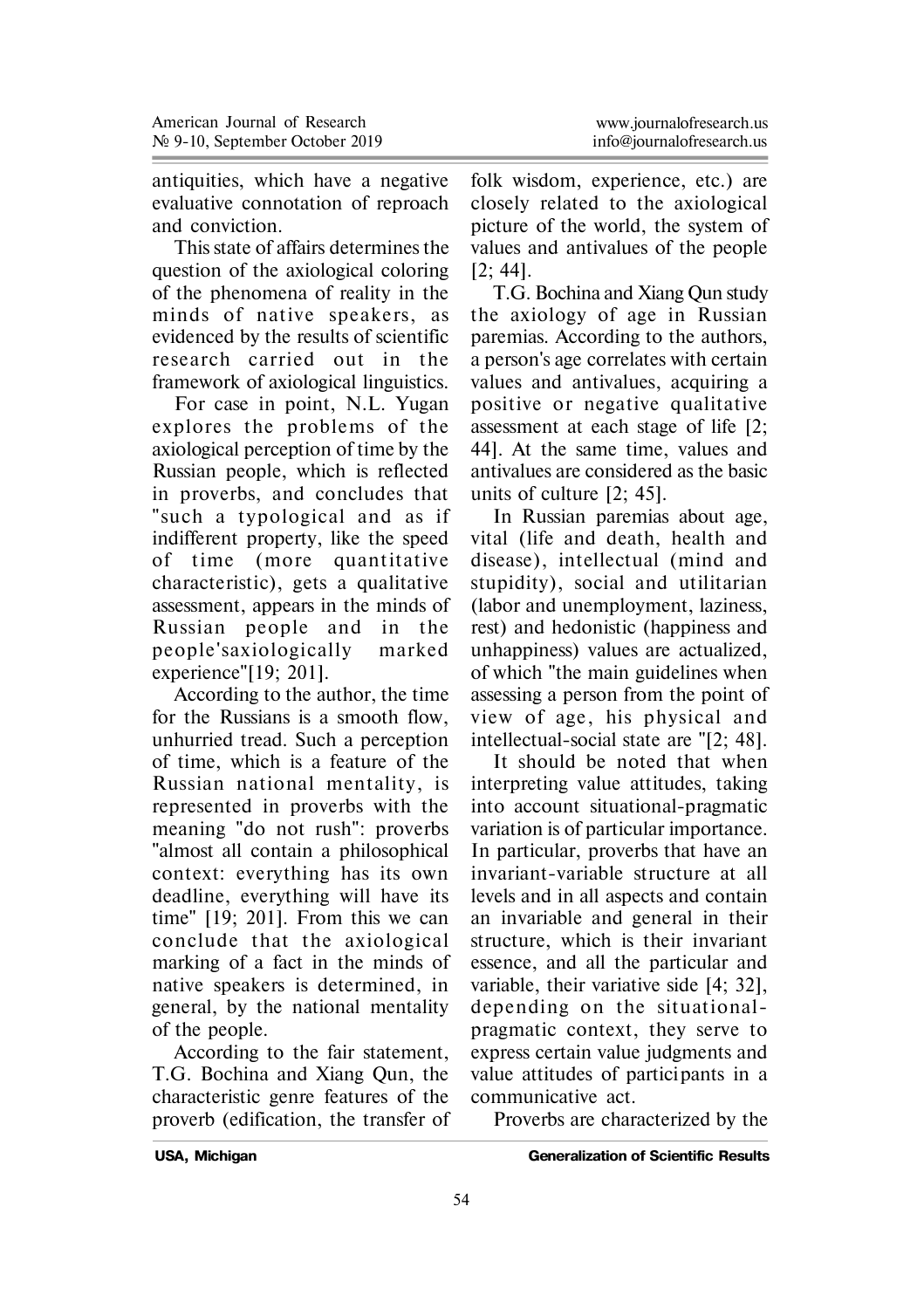| www.journalofresearch.us  |
|---------------------------|
| info@iournalofresearch.us |

function of evaluating an object or phenomenon. From this point of view, proverbs are divided into two types:

1) proverbs with self-estimated value;

2) proverbs with estimated use.

For proverbs of the first kind, this feature is constant, independent of context. Proverbs of the second kind acquire this attribute in the context of [9; 87].

Speaking about the value of judgments and value attitudes in proverbs, it is necessary to point out that the proverb, having a complete figurative or ugly structure of meanings, expressing an edifying meaning and idea, does not depend on the external context and imply subtext [4; 32]. The perception of value judgments in proverbs may depend on the functions they perform in the speech of the speakers. So, in everyday use, proverbs perform informative, modeling, instructive, predictive and textual functions [4; 36] at the same time, they can also act in a humorous or comic function: "A proverb performs a humorous function using the means of artistic expression. In addition to this, the proverb not only makes laugh, but also contains an assessment of the phenomenon, gives a certain recommendation and not only entertains the interlocutor, but also creates a special paradoxical world. The comic effect in proverbs

is achieved with the help of irony, paradox, and joker"[4; 37].

Comic proverbs, characterized by edification, conciseness, humorous tonality, express mild criticism of the absurd state of things and the wrong behavior of people. At the same time. "the proverbial comic is interpreted situationally, while some utterances are perceived as funny, not being such, and some comic utterances, on the contrary, are taken seriously as consolations" [4; 5-6]. Forexample: Поет? хорошо, а замолчит? еще лучше. Сколько не плавает палка в море, а кораблем не становится. Автобус обходи сзади, а тещу со всех сторон. В лесу рубят, а к нам щепки летят.

As you can see, the verbal expression of the perception of the world and attitude to it in the proverbs is carried out through the prism of the value system of the individual in particular and society as a whole. It is the assessment of the expressed content through the system of human values, through a circle of meanings that are significant for him and for society, and determines the axiological picture of the world. In such an interpretation, any text created by an individual or a society, including a proverb, acts as valuable, axiologically colored and serves as a rich source for revealing the value orientations of the linguistic picture of the world.